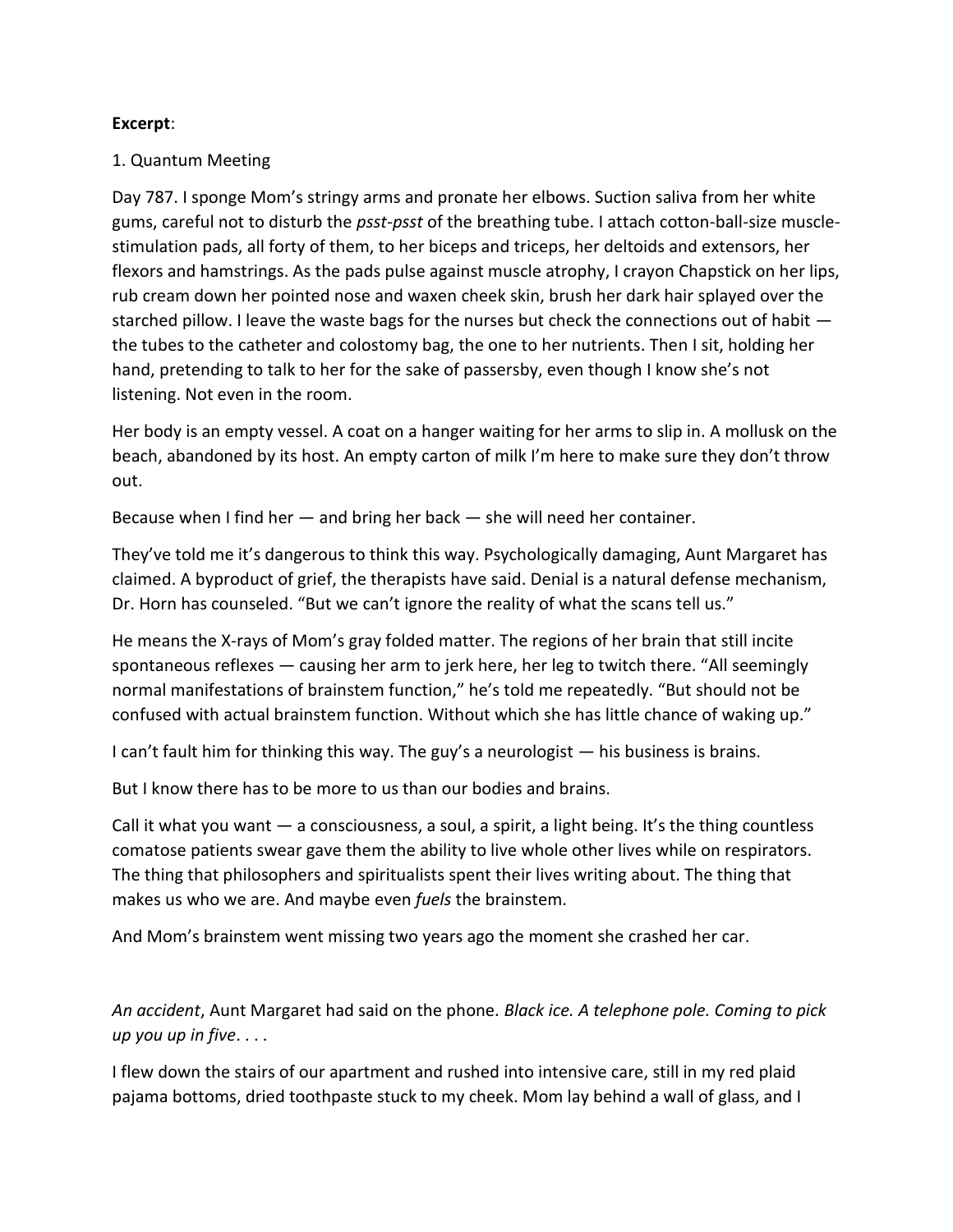heard fragments: Her chest had banged into the steering wheel. Glass shards had lodged in her cheeks. *She's lucky to have made it out alive.* 

But define "alive."

For a week, I watched machines automate her breathing, feed her, monitor her. I felt numbed, stunned, dazed. Most of all, empty. Like something in my chest cavity had gone missing, its hollowness threatening to suck my heart and lungs deeper inward.

I thought it was coming from me.

Then one night, following Dr. Horn's delivery of yet another brain spiel — this one replete with pictures of axon and dendrites that looked like tree branches — they let us through the glass wall.

I plunked into the pink pleather chair and held Mom's limp hand in mine; ran my thumb over her beige polish, chipped from washing beer glasses at Sharkie's Bar and Grill. The emptiness opened like a black hole, and I yearned for my best-friend sister-like Mom, just 17 years older than me. The woman who wore my jeans and tried on my life, from basketball tryouts to friendship blips. The woman who let me inhabit her dreams of traveling the world.

"How much tragedy can one family take?" Grandma Eloise was saying. "First, I lose one daughter, and now another?"

"I know, Mom, I know." Aunt Margaret sniffled.

They were speaking of Grandma Eloise's oldest daughter, who had died as a teenager — Mom's oldest sister. And I had sat there, unsure of what to say. Not only because there seemed to be some kind of dark cloud hanging over us, but because they barely noticed I was in the room.

So, when they decided to go to the cafeteria, I said, "I'll stay here, then."

Aunt Margaret turned, her yellow, roller-set waves bouncing like in a retro TV commercial. "Jett, I'm sorry. Did you want to come with us?"

"It's OK. I'm good," I said, because I knew they were just trying to salve their own pain, even though you couldn't have paid me a million dollars to eat a bite of food in that moment.

So off they went, leaving me and Mom and my emptiness, and because everything felt so empty, I climbed into bed with Mom, spooned to her side — admittedly feeling sorry for myself in this new orphaned state — and blubbered away into her bony shoulder.

Her respirator lulled me into a sleepy state, and my mind drifted, thinking about her running off as a teenager at  $17 -$  just a year older than me now  $-$  to marry a guy outside the enclave of this small town. Then *that* got me thinking about my dad, the man I barely got to know, but whose hands for some reason I could see peeking out from his electrician's coveralls: coppery skin freckled like mine with wispy red hair, as he meticulously spliced the wire of a lamp cord.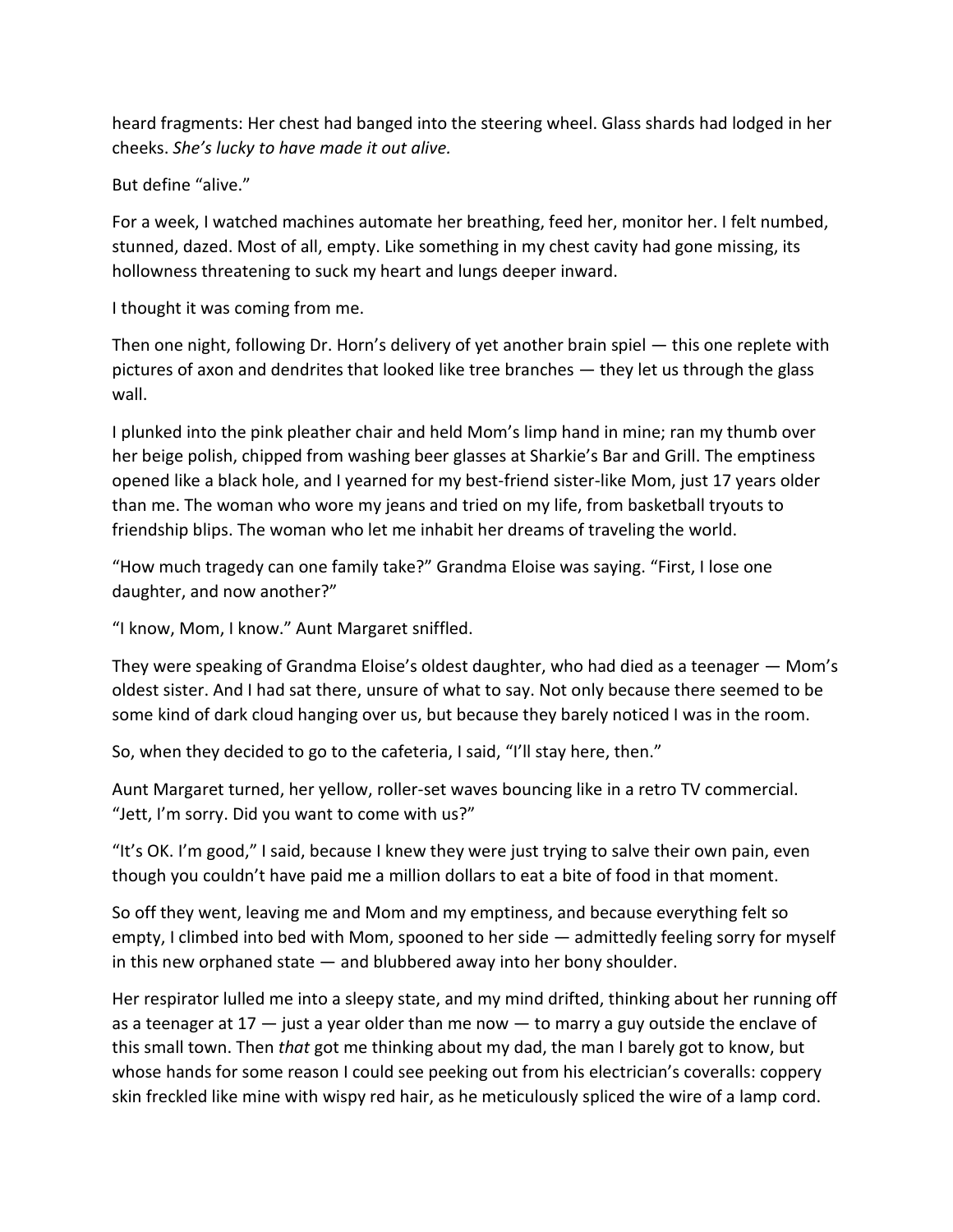*Cut before the damage. Splice by twisting.* See his hand twisting a lightbulb in, electricity zipping through its filament. *We can travel as fast as this . . . in our sleep. . . . We can meet in Hawaii, where the sand is black, and the rocks are as large as grapefruits.*

I must have drifted off then, Mom's empty container against mine, the respirator wheezing rhythmically, everything hazy and meshing and sucking me under.

*Just think of where you want to go*, my dad said, still coming to me in snapshots. His freckled hands on a tabletop. Suntanned face. Fiery hair. A woman beside him laid down cards splattered with ink. Palm trees swayed outside, and contentment purred in my chest like a vibration.

Deeper and deeper I drifted under, as darkness surrounded my eyelids and tunneled around me, churning into a black liquid — the way dreams work — until it ended in a circle of purpleblue light large enough to fit through.

I poked my head through and found the air was watery, indigo-colored, and pocked with millions of crystalline white stars. I wanted to climb through the hole and swim out into the starry space. But when I looked up, I saw rectangles hanging in the sky.

They were outlined in what looked like glitter — the kind I recognized from my childhood drawings, when I'd outlined geometric shapes with glue and glitter and blown the excess off. And inside were movielike images:

Palm trees in one.

The stairwell to Mom's and my old apartment in the other.

*Where do you want to go*? My father's voice sounded again, only this time my chest tightened and pulled, as though there was a rope attached to the center, and I suddenly got scared feeling . . . wondering . . . *knowing*. . . .

This wasn't a dream.

I was somewhere outside of myself.

Definitely not in my body.

And Mom . . . she wasn't in bed at the hospital. She was behind that rectangle . . . that *door*.

I could sense her, alert and awake, black hair not splayed on a pillow, but tucked behind her ears and parted down the middle, revealing a white line of scalp; cheeks not waxen and pale, but flushed from moving around the kitchen . . . pulling me to her.

But because it all felt so real, and because I didn't know what would happen if I did dive through that hole, I jerked my head back. And the next thing I knew, I was yanked backwards and my whole body stung as though I were a human rubber band snapping back.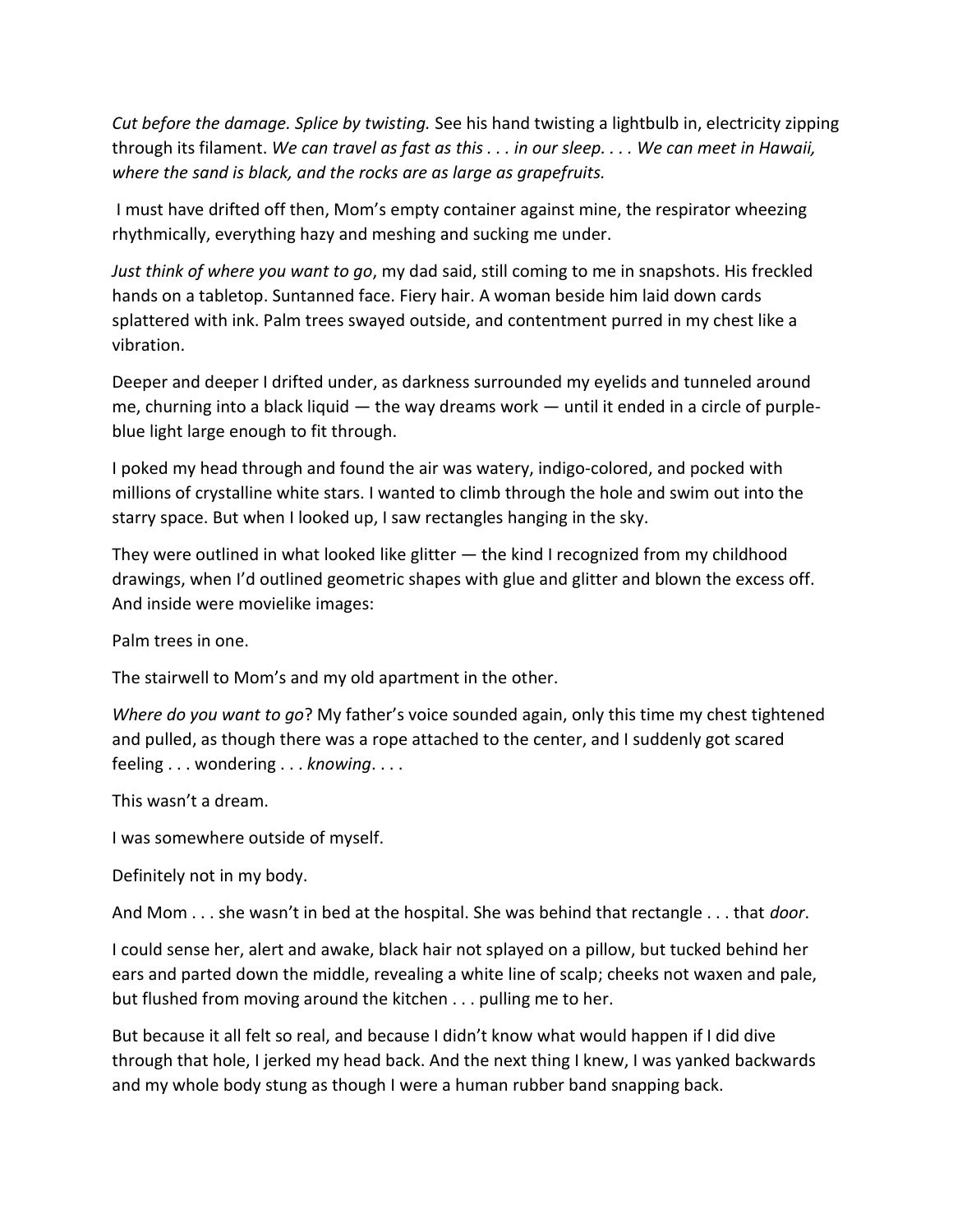Just in time to find Aunt Margaret back from the cafeteria, shaking my shoulders.

"Jett, Jett, wake up," she called.

"Should I call someone?" Grandma Eloise asked.

My eyes popped open, and they gasped.

"You scared us, you were in such a deep sleep," Aunt Margaret scolded. "You're not supposed to be in bed with her."

"I went to find her," I tried to explain. "Mom isn't here. . . ."

"What? Nonsense." Aunt Margaret said. "You were having a bad dream."

"Honey, we are all under tremendous stress," Grandma Eloise said.

"But there are doorways up there," I insisted. "We have to find her and bring her back. . . . Look, there's no one inside."

"Honey, we don't know what you are saying," Grandma Eloise said.

"Jett, this is hard enough on all of us." Aunt Margaret's tone steeled.

My mistake, I've come to realize, was continuing to insist, back at Aunt Margaret's, and for months afterward, describing all I could remember, and lugging home research and stories from the library about people leaving their bodies: about the idea that a person could ostensibly be in two separate places at once.

"That is absolutely enough. I will not have that kind of nonsense talk in my house," Aunt Margaret snapped finally, and the next thing I knew I was seeing Dr. Karr, a grief counselor, and being asked to review more charts from Dr. Horn. And when a year later, I still wouldn't relent about the purple hole and the doorway to Mom, and the fact that anyone can *tell* she is simply not in this room, the grief counselor suggested medications, and eventually whispered to Aunt Margaret terms like "grief delusions" and "detached from reality." This led me to understand two things:

Not only can I not convince people to open their minds, as a minor in the State of New Jersey, 10 minutes from the state's largest psych ward, I need to watch it, or I might never find Mom.

## **Excerpt #2**

## **Quantum Club Meeting. 2:30. Cafeteria.**

"I didn't know the school had a Quantum Club," says a girl passing by. Popular. A junior, in black Lululemon leggings.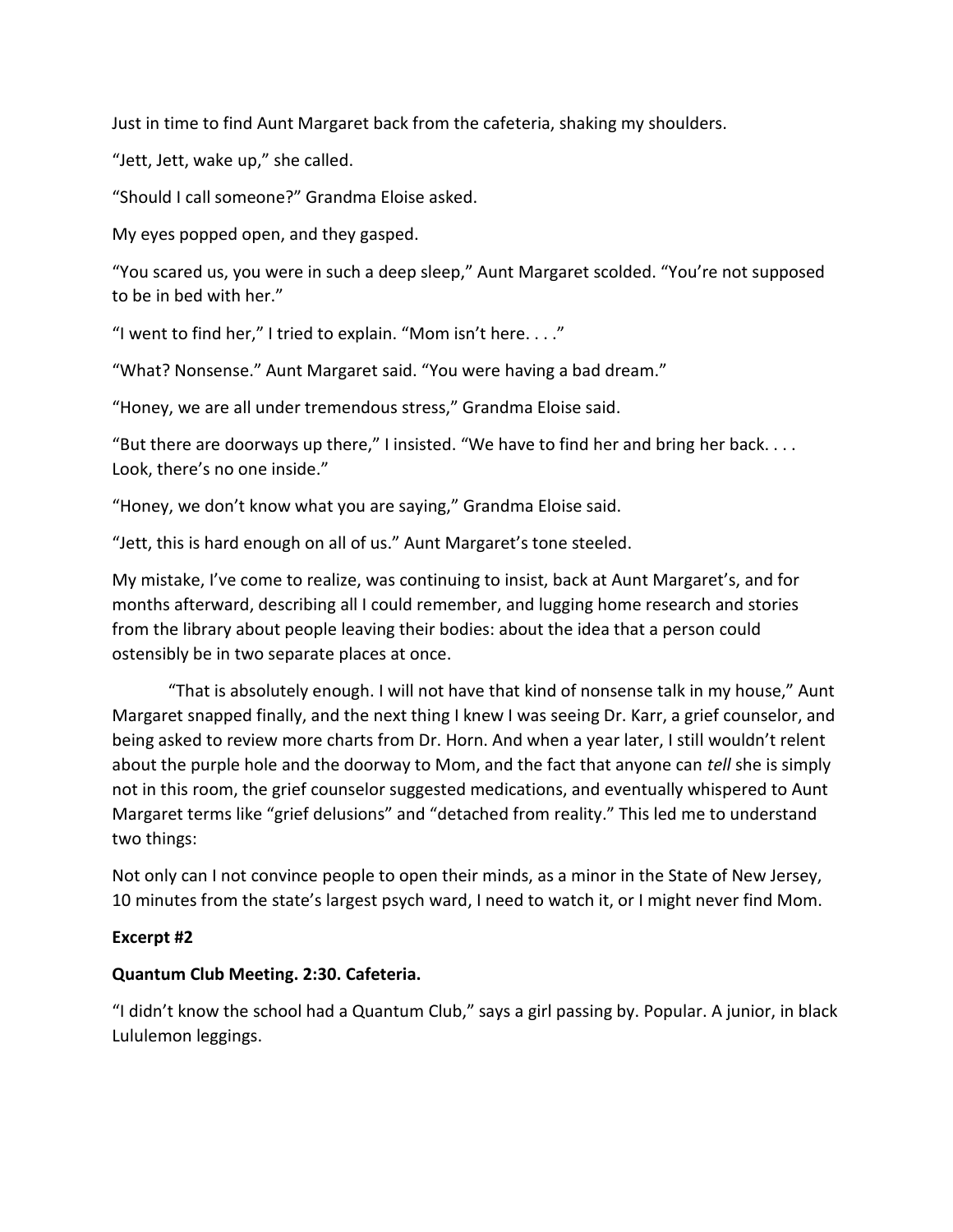"What the hell's 'quantum'?" a familiar voice says. "Oh . . . that explains it." I turn to see my cousin Meghan looking in my direction. Hair highlighted blond. Glossy pink lips. We are nearly the same age, and worlds apart.

"Don't know and don't care," a beefy senior guy says. "Let's go eat."

"Oh, Matty, all you care about is food." Meghan giggles as they continue walking.

Truthfully, I don't know what quantum is either, but a quick Google search gives me the answer:

*The study of physics that allows for particles to be in two states at the same time.* 

"That's weird," I say out loud to no one.

I head for the cafeteria, intrigued…

There are three people seated in the sea-foam-green cabbage-smelling room. No surprise Mickey Mizner and Brian Leonard are two of them.

"My problem is I've got everything prepped for ampage past 27MHz," Mickey says, blowing dark bangs off square-framed glasses. "I just need to hit ionosphere at the right angle—" He taps a black box on the table, the size of a breadbox, with knobs and buttons. From here, I make out the words *Galaxy Torchlighter 825*.

"—Sweet, isn't she?"

"Sweet and illegal to jack up," Brian replies.

The new guy swigs from an Orangina and scribbles in his notebook, his white braided bracelets scratching against the Formica tabletop. He's wearing an MIT sweatshirt, and peeking out from the neckline is a black rope necklace. At the ends of his hair, gold beads catch the fluorescent light.

"It's not a bad start," he says, looking up and taking a swig of orange soda. "But can you get someone on the other end of the world to receive the signal? The antipode must be, what, Australia?"

"That's what *I* told you," Brian says. He's wearing a uniform from the ice cream store Sunset Scoops: a brown wavy smock made to resemble dripping hot fudge, and a maraschino cherry hat.

"Wait, the *what* is Australia?" Mickey asks.

"It means 'opposite,' " I say, reaching the table. "Geographically, right?"

The new guy grins at me, his eyes twinkling with approval. And I'm not going to lie: I can't help but grin back. I slide into the end seat.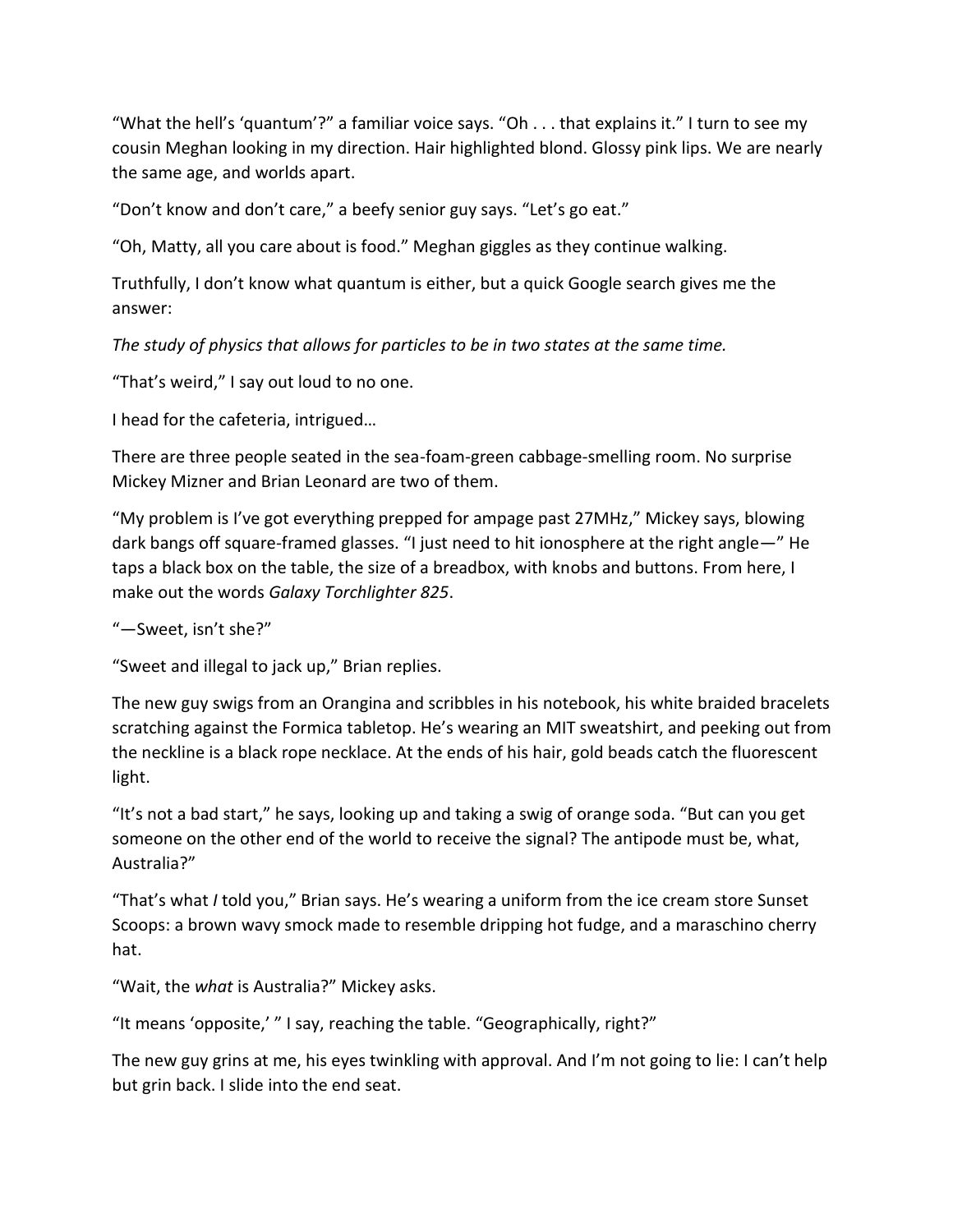"Farold," he says.

"Jett."

"Well, now that we got that out of the way," Brian cuts in. "*I'm* thinking Electromagnetic Induction. The hypothesis is that a current can create a magnetic field."

"Also not bad." Farold scribbles again and glances up. "But you'd have to check if it's already been done." He has a singsong quality to his words. I like the way "realize" is "real'izze."

Mickey shoulders Brian. "That's what I told you." He turns to Farold. "Anyway, if I find someone across the world, in an *antipode*" — he glances to me — "think it's worth seeing if my radio's skip is capable?"

Brian shoves back. "Mine may be done, but there's nothing yet on what can and cannot escape the said magnetic field. . . ."

"They're both solid starts." Farold draws his fist to rest beneath his sculpted jaw line, looking suddenly like the art room's knockoff sculpture of Michelangelo's "The Thinker." "But since this is going to be a competition for MIT, the best science institution in the country, we'll have to shoot beyond the rudimentary. . . . Any other ideas?"

Three faces turn to me. One cute as hell. But I'm here to listen. Besides, I can't take the rejection again.

"Every idea has merit," Farold says.

"He's dope, Jett," Mickey says, which coming from him sounds anything but dope.

"If she doesn't have any ideas . . . " Brian says.

"I don't . . . I mean, I thought . . . I don't know, maybe we were going to talk about quantum physics or whatever, not enter a competition."

"You study quantum physics?" Farold asks.

"No . . . but it sounds interesting."

"Which part?"

I could feel defensive, but there's something about the way he asks, earnestly, and the way he looks at me, so open and curious. "I . . . guess . . . I liked what your flier said. It made me think. Wonder, really. Something I've been thinking about. The idea of things being in two separate places at the same time?"

He smiles again, right through me, sending a tingle along my neck. "I'm actually working on something that poses that exact question. But it's hard to prove. I mean, so far, no one has ... supported it."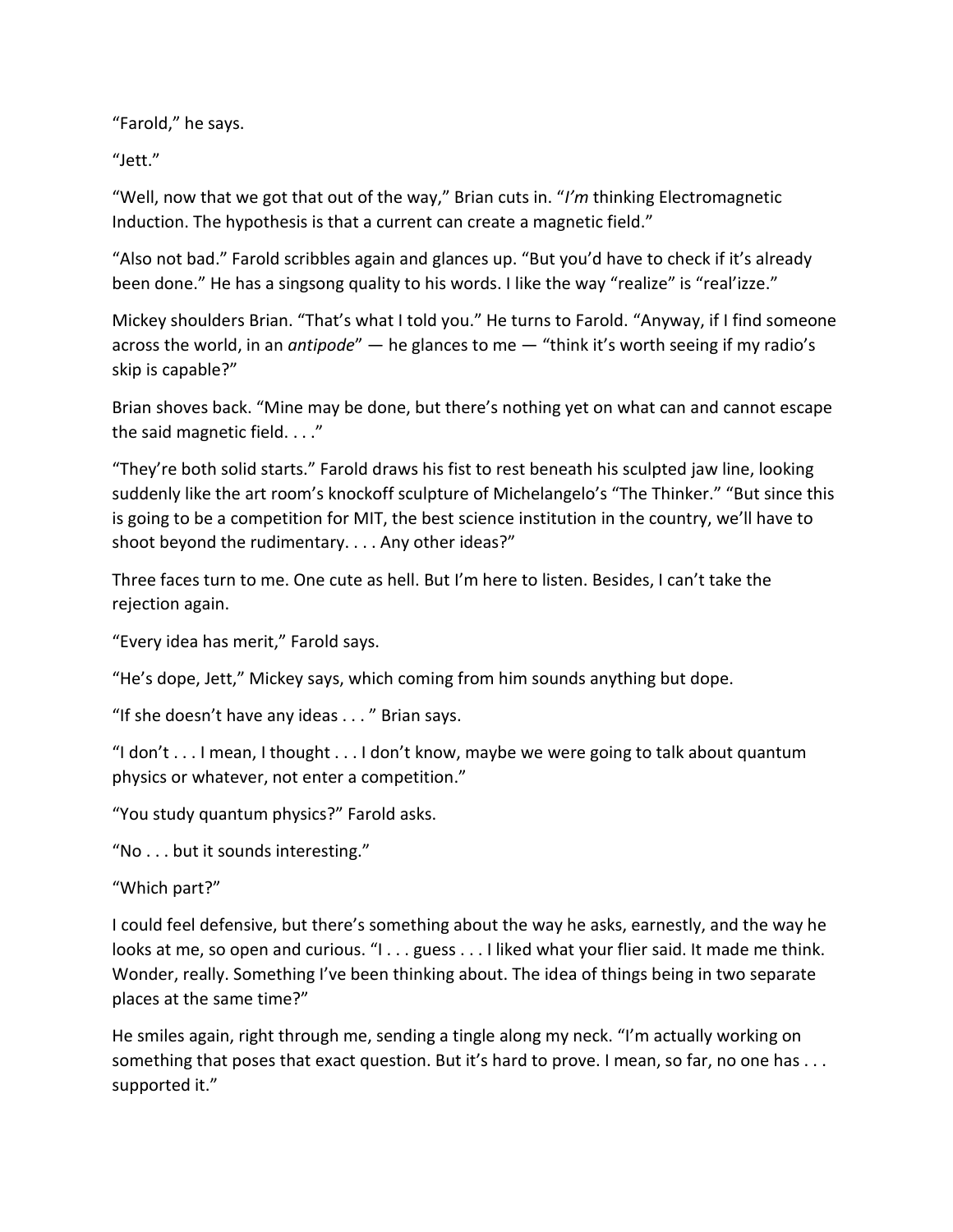"I hear that."

"I had a feeling you might."

"How would you have a feeling about that?"

"Your hesitation." Our eyes affix. Is it my imagination or is there something palpable between us?

"Tell me your idea," he says.

"Tell me yours."

"You guys know we're in the room, right?" Brian says.

Farold turns to him. "Two particles in separate boxes."

"Following," Mickey says.

He waves his hand, drawing us all in. "It's proven they can communicate with one another and influence each other's physical spin. Well, I propose they relate to one another in a nonscientific way. In a way we can't really yet name. That they can speak to one another . . . by sensing one another."

His eyes meet mine, alight, full of possibility. "Your turn."

And like that, I find myself blurting the story I promised I'd stop telling people:

"There was an accident. . . . I could tell my mother wasn't there. . . . And then this thing happened at the hospital. . . . But I've tried everything and can't get back. . . ."

"What have you tried?" Farold asks.

"You name it. Re-creating the events. Dreaming and setting an alarm. I've tried something called the rope technique, and the ladder technique. Also, rolling out, driving out, rotating, and yo-yo'ing, which is basically trying to climb, drive, or shimmy out of my body. I've tried the point-shift method and the picture technique, in which I'm supposed to envision myself hovering at the ceiling, looking down at my bed. I've even sent away for this—"

I pluck the envelope from my bag and tear it open.

That's when Mickey and Brian call it a day.

"Next Thursday?" Mickey asks, gathering his CB radio.

"Yeah, I gotta split too," Brian adds. "You're awesome, man. . . . Uh, good luck, Jett." Brian tips his ice cream cone hat and exits the cafeteria, leaving me alone with Farold, my heart sinking at the sight of the DVD on the table between us.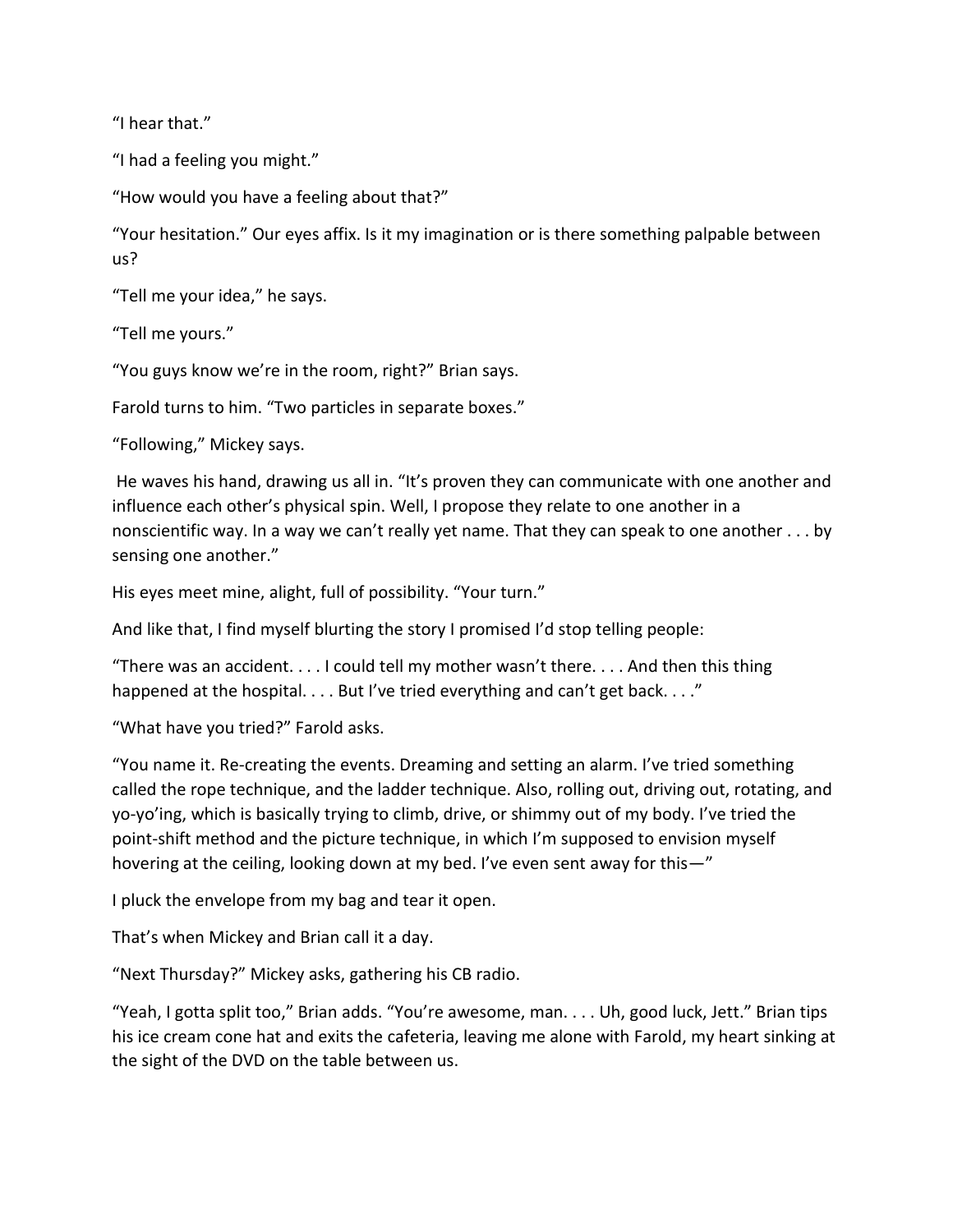It's not the cheesy clouds against sky on the circular sticker adhered to the DVD that rushes blood to my cheeks, but the airbrushed, ethereal angel flying through those clouds.

At \$39.99, this cost me more than four hours of librarian work. Why did I think this was a good idea to share — or buy?

Farold slides the disc into his laptop, turning the device for both of us to see. Even the digital quality is pathetic. Two women wearing flowing garb and seeming to float on a cloud discuss how they came to learn under the tutelage of the Dr. Reflexology guy, the art of soul travel by aligning their chakras — what they can help me do for the next hour. Though if I want to learn the nine secrets to launching myself, I will need to send away for the DVD package. For a mere \$69.99 more.

I want to crawl under the table.

"I didn't know it would be this—"

"—cheapjack."

"What's that?"

"It's what we say in Trinidad. Or in English, 'cringe-y.' "

And that's my cue.

I stand, slinging my backpack on, and extend my palm for the DVD, even knowing as pathetic as it is, I am going to watch it  $-$  a thought that makes my cheeks even hotter. Because that's how desperate I've become, and I hate myself for it. "Anyway . . . if you can just keep everything I said earlier to yourself."

He pops out the DVD and walks around the table to stand before me, a foot taller. "What happens in Quantum Club stays in Quantum Club." He edges close enough for me to smell a delicious vanilla scent wafting from his sweatshirt, to feel those tingles again, and to see in his pupils gold flecks that look like stars.

"Could be a multiverse, you know. That Indigo place?" His hand grazes my wrist as he places the plastic disc back in my palm. "Alternate realities are always taking place. The name for it in quantum mechanics is the Many Interacting Worlds."

Prickles down my neck. "Are you saying . . . you believe me?"

"There are no absolute proofs in quantum theory. It's about what we can measure, and to what precision." He seems to have an idea, darts back to his notebook, and scribbles.

"We're going to need to know what's been documented on the theory so far, and under what conditions." More scribbling. "Oh, and what laws govern these . . . phenomena. So . . . maybe that's not a total waste?" He nods to the DVD.